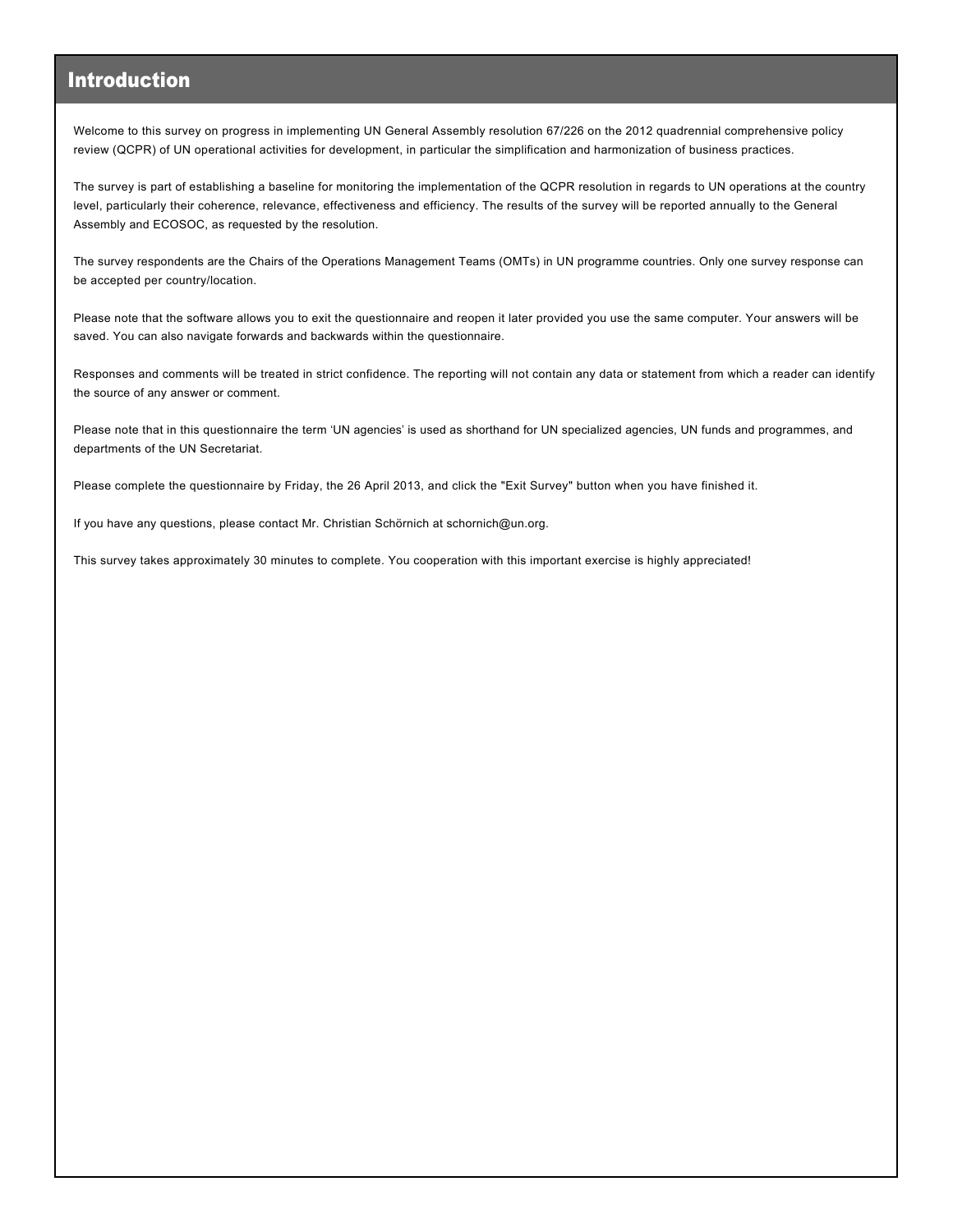### Filter Questions

#### 1. Region:

- $O$  Asia and Pacific
- $\odot$  ECIS
- $O$  LAC
- $O$  Africa
- $O$  Arab States

#### 2. Income Level:

- $\mathbb{C}$  Low
- $O$  Low/Mid
- $O$  High/Mid
- $\odot$  High

#### 3. LDC?

- $O$  Yes
- $\circ$  No

#### 4. SIDS?

- $O$  Yes
- $\circ$  No

#### 5. Programme Size:

- $O$  Largest 41
- $O$  Middle 41
- $O$  Smallest 41

#### 6. RC ai?

- $O$  Yes
- $\circ$  No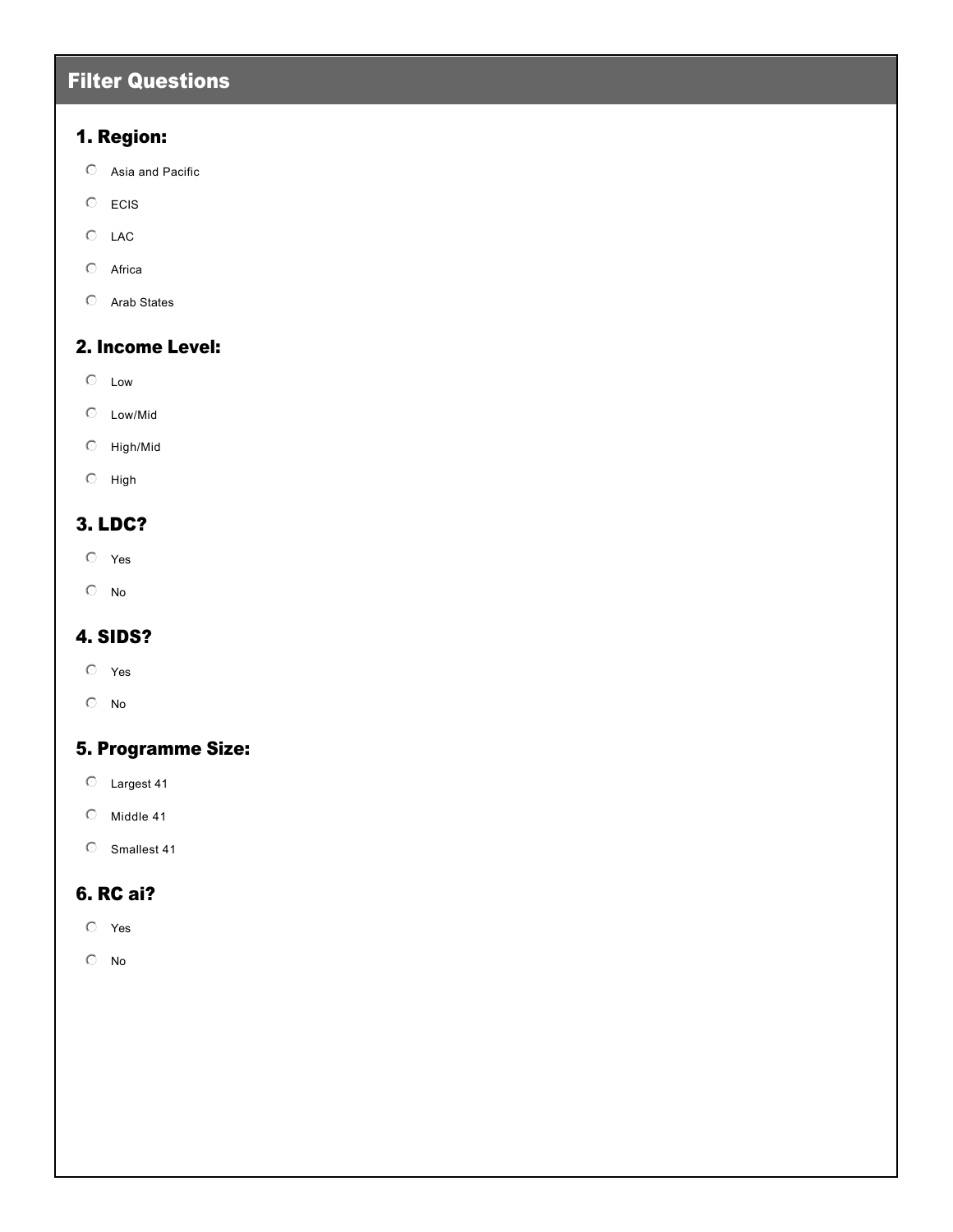# 7. Size of Country Team:

- $\heartsuit$  up to 5
- $06 10$
- $O$  11 15
- $\circ$  16 20
- $\circ$  above 20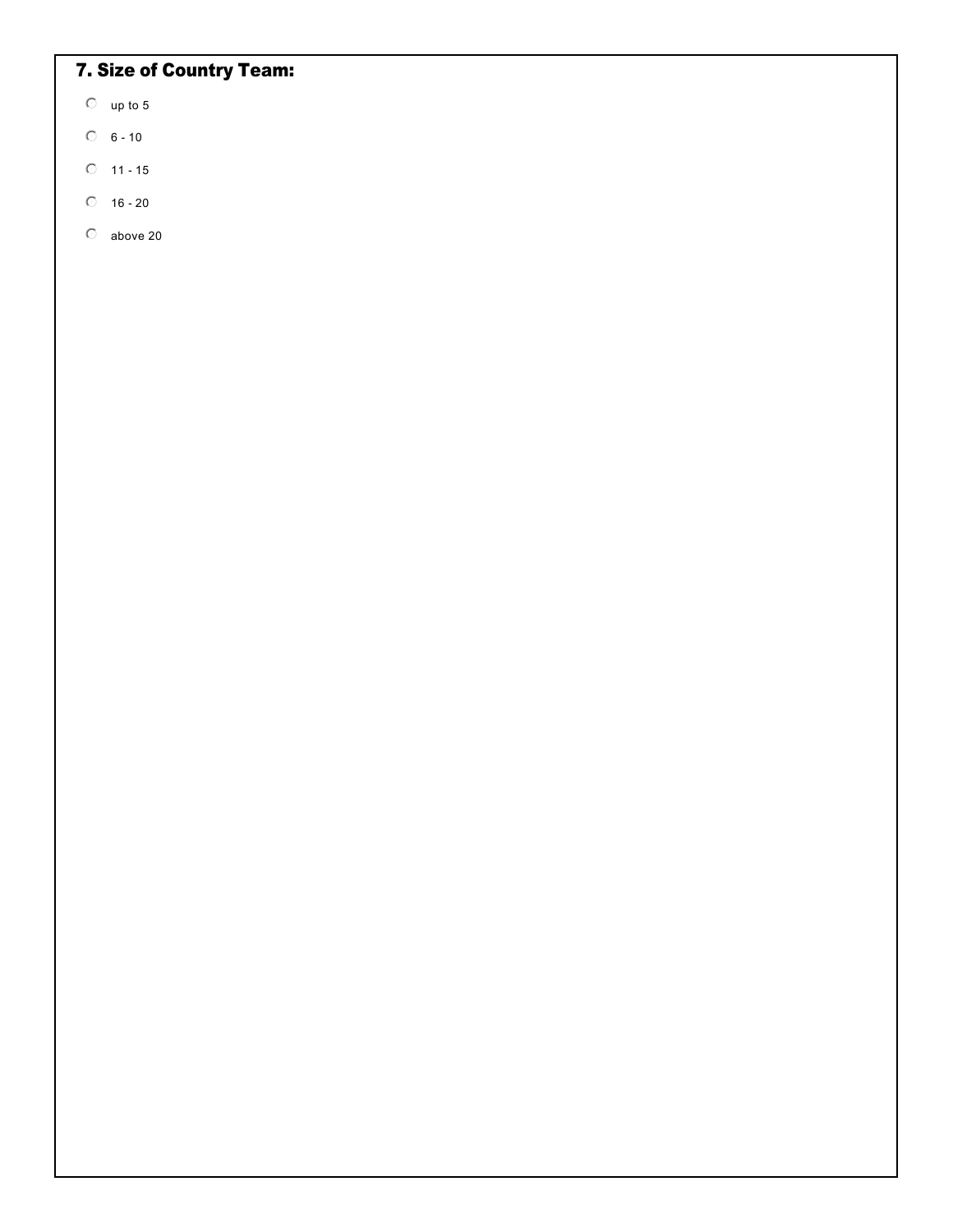### Introduction

#### 8. What is the location of your UNCT?

Please select from the following list.

 $\overline{\Xi}$ 

9. Which of the following UN agencies, funds and programmes are resident agencies or non-resident agencies (NRA) in your country?

In this questionnaire, the term UN agencies will be used as shorthand for UN specialized agencies, UN funds and programmes and departments of the UN secretariat.

#### Please answer for each agency.

|               | Resident Agency | Non-Resident Agency (NRA)<br>(Participating in UNCT's work) | Neither Resident nor Non-Resident<br>Agency (Not participating in UNCT's<br>work) |
|---------------|-----------------|-------------------------------------------------------------|-----------------------------------------------------------------------------------|
| ECA           | $\circ$         | $\bullet$                                                   | $\odot$                                                                           |
| ECE           | $\bullet$       | $\circ$                                                     | $\odot$                                                                           |
| <b>ECLAC</b>  | $\odot$         | $\odot$                                                     | $\odot$                                                                           |
| ESCAP         | $\bullet$       | $\bullet$                                                   | $\bullet$                                                                         |
| <b>ESCWA</b>  | $\circledcirc$  | $\odot$                                                     | $\odot$                                                                           |
| <b>FAO</b>    | $\circ$         | $\bullet$                                                   | $\odot$                                                                           |
| <b>IAEA</b>   | $\circledcirc$  | $\circledcirc$                                              | $\circledcirc$                                                                    |
| <b>ICAO</b>   | $\odot$         | $\odot$                                                     | $\circlearrowright$                                                               |
| <b>IFAD</b>   | $\bullet$       | $\bullet$                                                   | $\odot$                                                                           |
| ILO           | $\bullet$       | $\bullet$                                                   | $\circlearrowright$                                                               |
| <b>IOM</b>    | $\bullet$       | $\odot$                                                     | $\odot$                                                                           |
| <b>IMO</b>    | $\bullet$       | $\circlearrowright$                                         | $\circlearrowright$                                                               |
| IMF           | $\bullet$       | $\bullet$                                                   | $\odot$                                                                           |
| OCHA          | $\bullet$       | $\circlearrowright$                                         | $\circlearrowright$                                                               |
| <b>OHCHR</b>  | $\odot$         | $\odot$                                                     | $\odot$                                                                           |
| <b>UNAIDS</b> | $\bullet$       | $\circlearrowright$                                         | $\bigcirc$                                                                        |
| <b>UNCDF</b>  | $\odot$         | $\odot$                                                     | $\odot$                                                                           |
| <b>UNCTAD</b> | $\bullet$       | $\bullet$                                                   | $\odot$                                                                           |
| <b>UNDESA</b> | $\odot$         | $\odot$                                                     | $\circledcirc$                                                                    |
| <b>UNDP</b>   | $\odot$         | $\bullet$                                                   | $\circlearrowright$                                                               |
| <b>UNESCO</b> | $\odot$         | $\odot$                                                     | $\odot$                                                                           |
| <b>UNEP</b>   | $\bullet$       | $\odot$                                                     | $\circlearrowright$                                                               |
| <b>UNFPA</b>  | $\odot$         | $\odot$                                                     | $\odot$                                                                           |
| <b>UNHCR</b>  | $\bullet$       | $\bullet$                                                   | $\odot$                                                                           |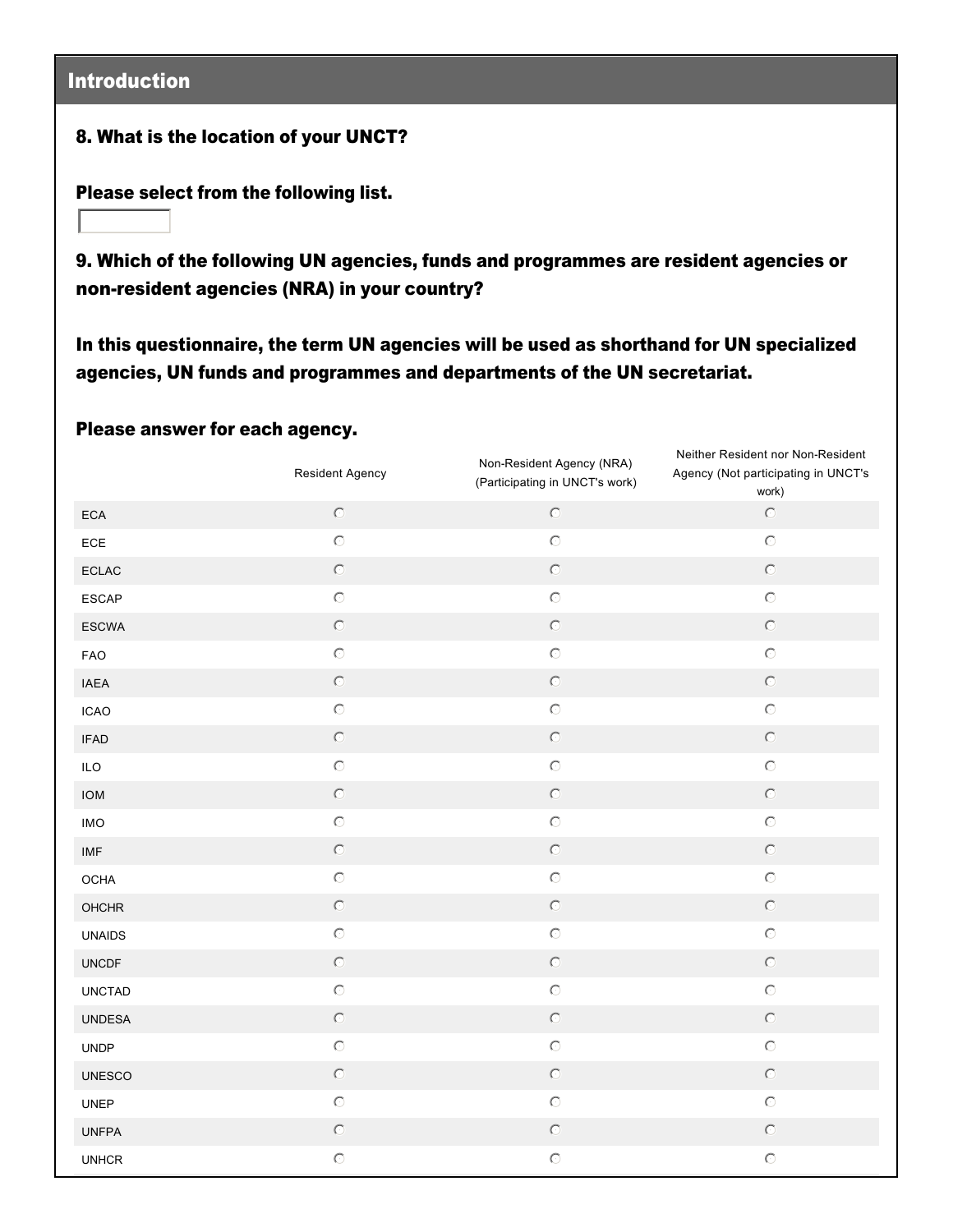| UN-HABITAT    | $\odot$ | $\circledcirc$      | $\odot$             |
|---------------|---------|---------------------|---------------------|
| <b>UNICEF</b> | $\odot$ | $\circlearrowright$ | $\circlearrowright$ |
| <b>UNIDO</b>  | $\odot$ | $\circ$             | $\circledcirc$      |
| <b>UNODC</b>  | $\odot$ | $\odot$             | $\circlearrowright$ |
| <b>UNOPS</b>  | $\odot$ | $\circledcirc$      | $\odot$             |
| <b>UNRWA</b>  | $\circ$ | $\odot$             | $\circlearrowright$ |
| <b>UNV</b>    | $\odot$ | $\circledcirc$      | $\circledcirc$      |
| UN Women      | $\odot$ | $\odot$             | $\circlearrowright$ |
| <b>UNWTO</b>  | $\circ$ | $\circledcirc$      | $\circledcirc$      |
| <b>WFP</b>    | $\circ$ | $\odot$             | $\circlearrowright$ |
| <b>WHO</b>    | $\circ$ | $\circledcirc$      | $\circledcirc$      |
| World Bank    | $\odot$ | $\odot$             | $\circlearrowright$ |

Other (please specify)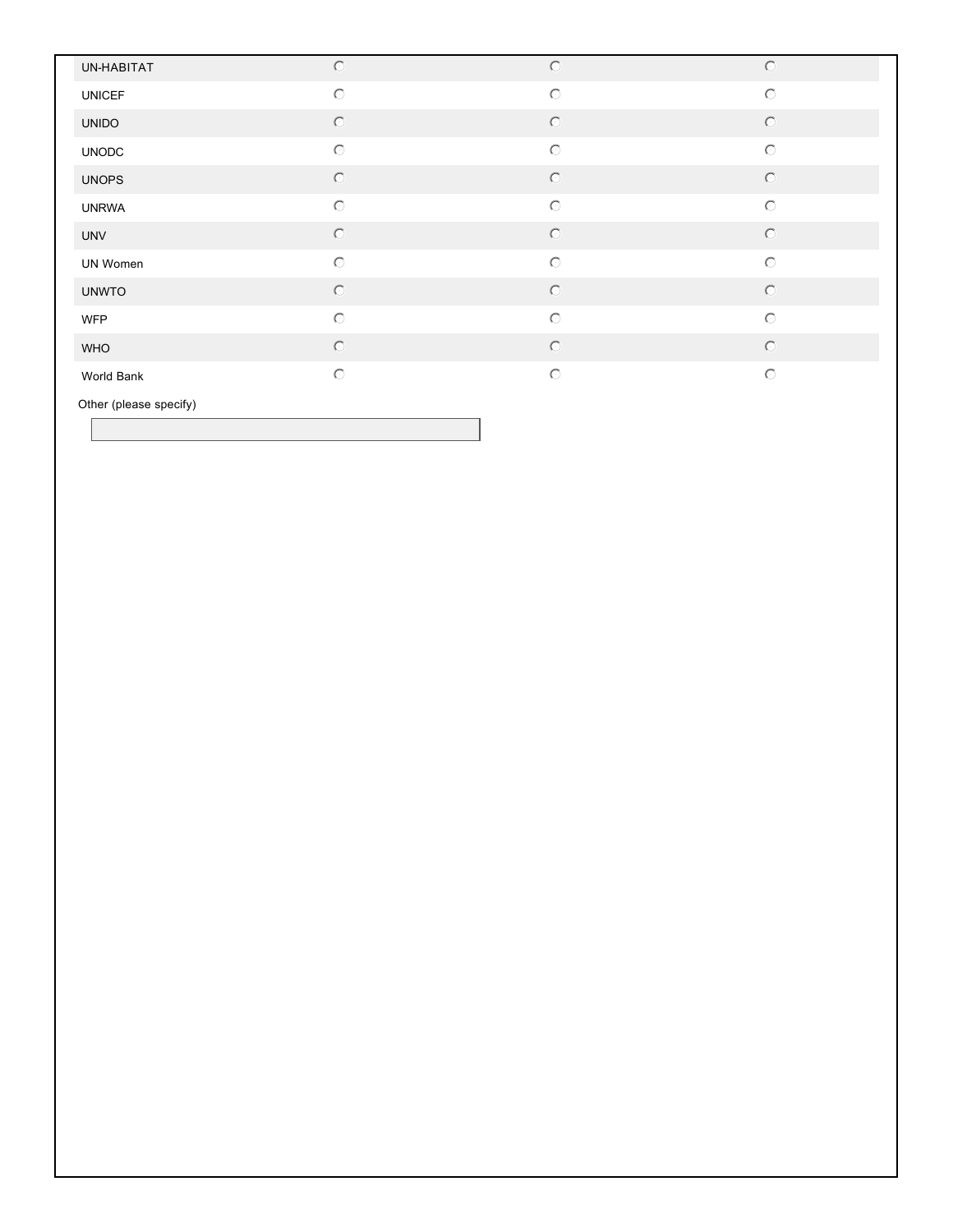#### Consolidation of Support Services

#### 10. Did the UNCT establish a business operations strategy for the consolidation of support services?

- $O$  Yes
- $\odot$  No

#### 11. How does the UNCT manage the following functional areas of business operations?

#### Please select all that apply.

#### (Please note that checking multiple boxes in each row is possible for cases where the UNCT uses more than one management option per functional area.)

|                                                        | Management through agency-owned | Management through a lead agency | Management through a common UN |  |  |
|--------------------------------------------------------|---------------------------------|----------------------------------|--------------------------------|--|--|
|                                                        | departments                     |                                  | service centre                 |  |  |
| Finance                                                |                                 |                                  |                                |  |  |
| <b>Human Resources</b>                                 | L.                              | ш                                |                                |  |  |
| Procurement                                            | П                               | г                                |                                |  |  |
| <b>ICT</b>                                             | H                               | H.                               |                                |  |  |
| <b>Administrative Services</b>                         | H                               | H.                               | ш                              |  |  |
| Please provide any additional comments you might have: |                                 |                                  |                                |  |  |
|                                                        |                                 |                                  |                                |  |  |

#### Common Services

According to a UNDG definition, common services is a generic term to describe the implementation of common administrative functions among United Nations system organizations. Common shared services are typically established in the following functional areas: procurement, human resources, finance, administration and ICT. Please note that the term common services also includes outsourcing of administrative functions, such as guard services, travel agency services, banking or other functions which are delivered through external service providers on the basis of common agreements or long term agreements.

6

Please note that bilateral service agreements between UNDP and any other UN agency for the provision of services are not considered common services. Instead, common services are defined as services to two or more agencies on a cost sharing basis.

Services offered by UNDP on the basis of full cost recovery as per the Universal Price List (UPL) are considered an individual service provision at cost. They are not considered as common services.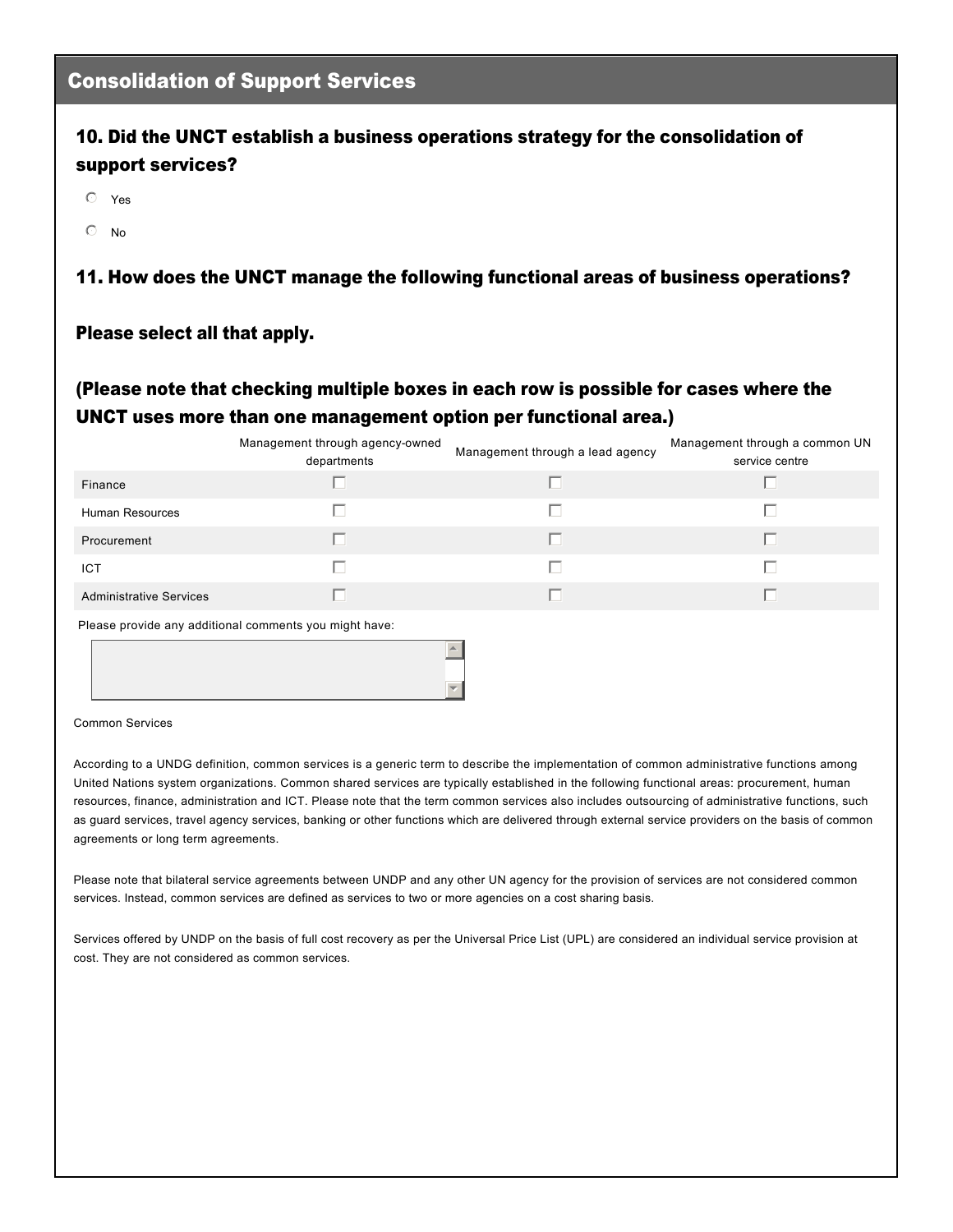## 12. Which of the following support services have been established as common services in your country?

#### Please answer "Yes" or "No" to each of the listed options.

|                                     | Yes            | No                   |
|-------------------------------------|----------------|----------------------|
| <b>Medical Services</b>             | $\circ$        | $\odot$              |
| <b>Security Services</b>            | $\odot$        | $\circlearrowright$  |
| <b>Protocol Services</b>            | $\circ$        | $\odot$              |
| Insurance (Assets)                  | $\odot$        | $\circlearrowright$  |
| Insurance (Facilities)              | $\circ$        | $\odot$              |
| <b>Travel Services</b>              | $\odot$        | $\odot$              |
| <b>Cleaning Services</b>            | $\odot$        | $\odot$              |
| Vehicle Purchase                    | $\odot$        | $\odot$              |
| Transportation (Car/Bus<br>Rental)  | $\odot$        | $\circledcirc$       |
| Fleet Management                    | $\odot$        | $\circ$              |
| Vehicle Maintenance                 | $\circ$        | $\odot$              |
| <b>Fuel Services</b>                | $\odot$        | $\circ$              |
| Newspaper Advertisement             | $\odot$        | $\circledcirc$       |
| <b>Courier Services</b>             | $\odot$        | $\circ$              |
| Freight Forwarding                  | $\odot$        | $\odot$              |
| <b>Conference Facilities</b>        | $\odot$        | $\circ$              |
| <b>Catering Services</b>            | $\odot$        | $\odot$              |
| Event Management                    | $\odot$        | $\circ$              |
| <b>Translation Services</b>         | $\circledcirc$ | $\odot$              |
| <b>Interpretation Services</b>      | $\odot$        | $\circ$              |
| <b>Editing Services</b>             | $\odot$        | $\odot$              |
| <b>Stationery Provision</b>         | $\odot$        | $\circ$              |
| <b>Printing Services</b>            | $\circ$        | $\circ$              |
| <b>Banking Services</b>             | $\circ$        | O                    |
| Legal Services                      | $\odot$        | $\circledcirc$       |
| Telephone Land Line<br>Provision    | $\mathbf C$    | $\circlearrowright$  |
| Mobile Phone Provision              | $\odot$        | $\circledcirc$       |
| Common Internet Provider            | $\odot$        | $\circ$              |
| Common Server Space                 | $\odot$        | $\circledcirc$       |
| Common ICT Help Desk                | $\odot$        | $\circlearrowright$  |
| Common Wireless<br>Connectivity     | $\odot$        | $\circlearrowright$  |
| Common Internet Back-up<br>Solution | $\odot$        | $\circlearrowright$  |
| IT Maintenance Services             | $\odot$        | $\hbox{ }\mathbb{C}$ |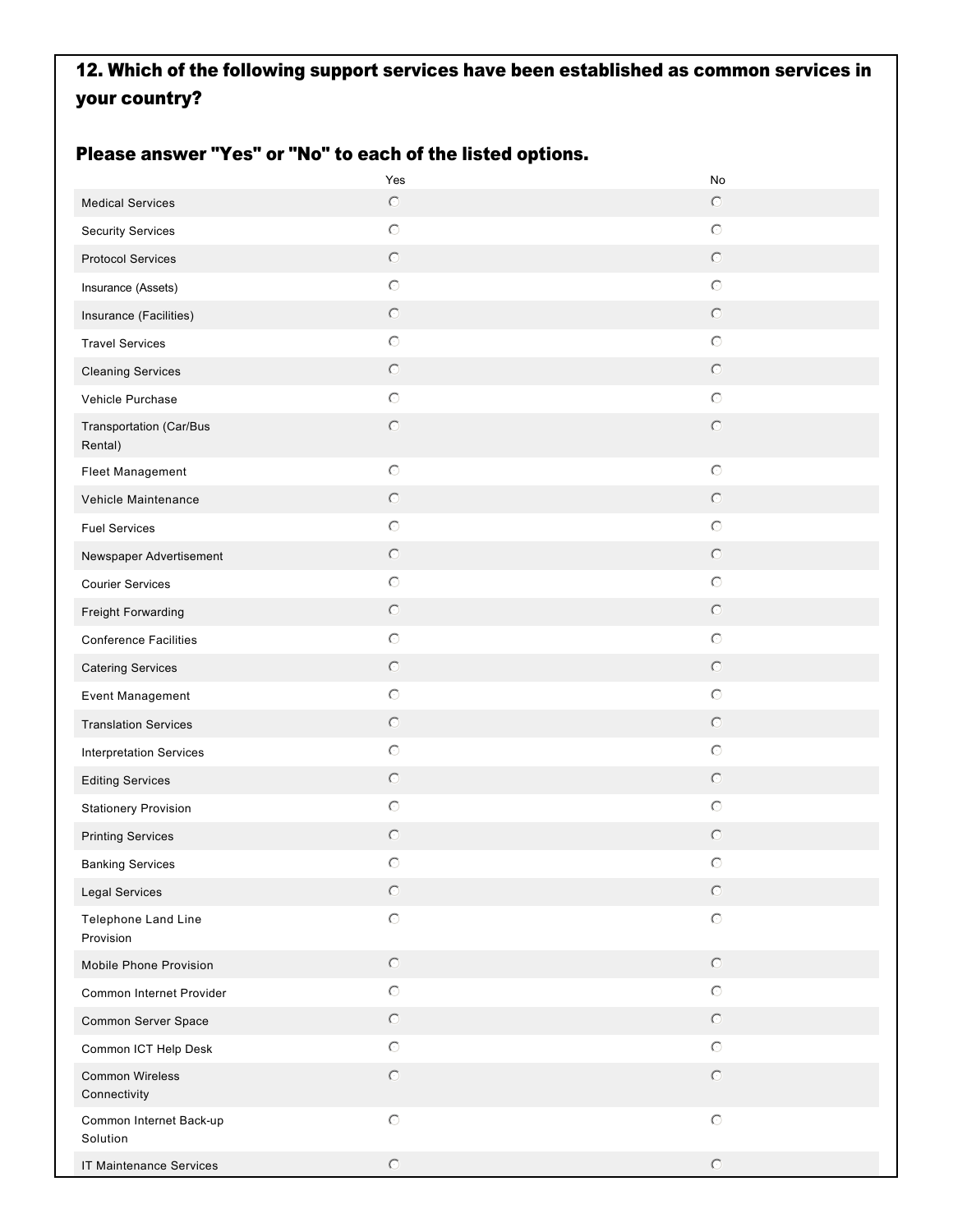| Common Vendor for ICT<br>Hardware                      | O          |
|--------------------------------------------------------|------------|
| Common Vendor for ICT<br>Software                      | $\bigcirc$ |
| Please provide any additional comments you might have: |            |

# 13. Please check the steps that have been taken to establish the following support

#### services as common services.

|                                    | Inter-agency agreement in<br>place | Common long-term<br>agreement in place | Cost-benefit analysis<br>conducted | None of those steps |
|------------------------------------|------------------------------------|----------------------------------------|------------------------------------|---------------------|
| <b>Medical Services</b>            | П                                  | $\Box$                                 | $\Box$                             | $\Box$              |
| <b>Security Services</b>           | Г                                  | $\Box$                                 | $\Box$                             | $\Box$              |
| <b>Protocol Services</b>           | П                                  | $\Box$                                 | П                                  | П                   |
| Insurance (Assets)                 | П                                  | $\Box$                                 | $\Box$                             | $\Box$              |
| Insurance (Facilities)             | П                                  | $\Box$                                 | П                                  | П                   |
| <b>Travel Services</b>             | П                                  | $\Box$                                 | $\Box$                             | $\Box$              |
| <b>Cleaning Services</b>           | П                                  | $\Box$                                 | П                                  | П                   |
| Vehicle Purchase                   | П                                  | $\Box$                                 | $\Box$                             | $\Box$              |
| Transportation (Car/Bus<br>Rental) | ш                                  | П                                      | П                                  | П                   |
| Fleet Management                   | П                                  | $\Box$                                 | $\Box$                             | $\Box$              |
| Vehicle Maintenance                | П                                  | $\Box$                                 | П                                  | $\Box$              |
| <b>Fuel Services</b>               | П                                  | $\Box$                                 | $\Box$                             | $\Box$              |
| Newspaper Advertisement            | П                                  | $\Box$                                 | П                                  | $\Box$              |
| <b>Courier Services</b>            | П                                  | $\Box$                                 | $\Box$                             | $\Box$              |
| Freight Forwarding                 | П                                  | $\Box$                                 | П                                  | $\Box$              |
| <b>Conference Facilities</b>       | П                                  | $\Box$                                 | $\Box$                             | $\Box$              |
| <b>Catering Services</b>           | П                                  | $\Box$                                 | П                                  | $\Box$              |
| Event Management                   | П                                  | $\Box$                                 | $\Box$                             | $\Box$              |
| <b>Translation Services</b>        | П                                  | $\Box$                                 | $\Box$                             | $\Box$              |
| <b>Interpretation Services</b>     | П                                  | $\Box$                                 | $\Box$                             | $\Box$              |
| <b>Editing Services</b>            | П                                  | $\Box$                                 | П                                  | П                   |
| <b>Stationery Provision</b>        |                                    | $\Box$                                 | П                                  | □                   |
| <b>Printing Services</b>           | L                                  | П                                      | г                                  | П                   |
| <b>Banking Services</b>            |                                    | Г                                      | П                                  | П                   |
| Legal Services                     | $\Box$                             | $\Box$                                 | $\Box$                             | $\Box$              |
| Telephone Land Line<br>Provision   | П                                  | $\Box$                                 | $\Box$                             | $\Box$              |
| Mobile Phone Provision             | П                                  | $\Box$                                 | $\Box$                             | $\Box$              |
| Common Internet Provider           | $\Box$                             | $\Box$                                 | $\Box$                             | $\Box$              |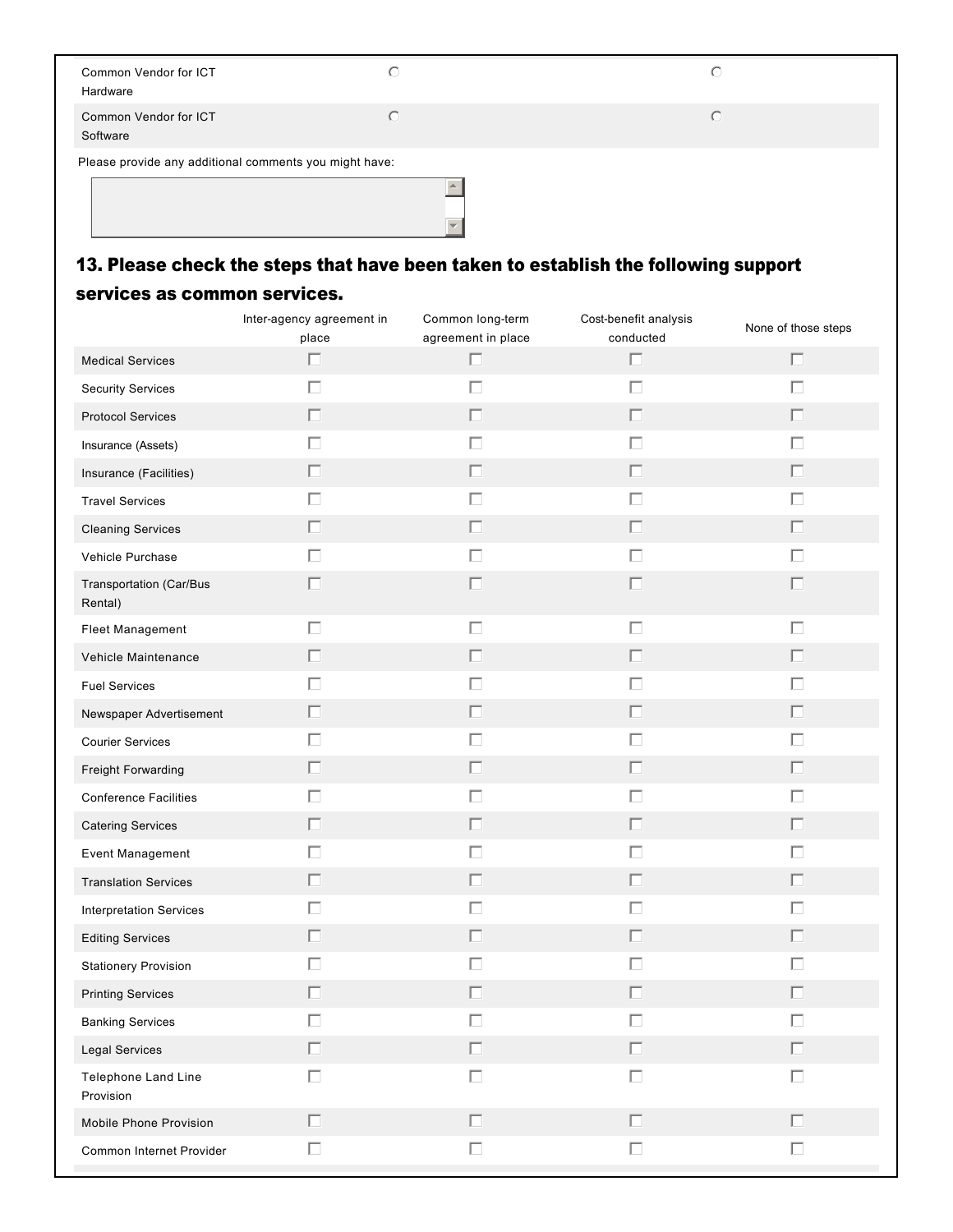| Common Server Space                                                            |   |   |   |   |  |  |
|--------------------------------------------------------------------------------|---|---|---|---|--|--|
| Common ICT Help Desk                                                           | H | П |   | г |  |  |
| <b>Common Wireless</b><br>Connectivity                                         | п | П | П | П |  |  |
| Common Internet Back-up<br>Solution                                            | П | П | П | Г |  |  |
| <b>IT Maintenance Services</b>                                                 | п | г | п | П |  |  |
| Common Vendor for ICT<br>Hardware                                              | П | П | П | Г |  |  |
| Common Vendor for ICT<br>Software                                              | п | г |   | П |  |  |
| Please provide any additional comments you might have:                         |   |   |   |   |  |  |
|                                                                                |   |   |   |   |  |  |
| 14. What has been preventing the UNCT in your country from further harmonizing |   |   |   |   |  |  |

## Please select all that apply.

| Lack of agency commitment                                                                         |
|---------------------------------------------------------------------------------------------------|
| Lack of UNCT support and guidance                                                                 |
| Lack of RC support and guidance                                                                   |
| Lack of support and guidance from agency headquarters                                             |
| Lack of support and guidance from DOCO                                                            |
| Lack of support and guidance from the UNDG regional team                                          |
| Different regulations and rules                                                                   |
| Different policies and procedures                                                                 |
| Lack of resources                                                                                 |
| Lack of OMT capacity                                                                              |
| Lack of OMT member commitment                                                                     |
| The UNCT did not see any benefit that could be derived from sharing business operations functions |
| Please provide any additional comments you might have:                                            |
|                                                                                                   |
|                                                                                                   |

business practices in the different areas of business operations?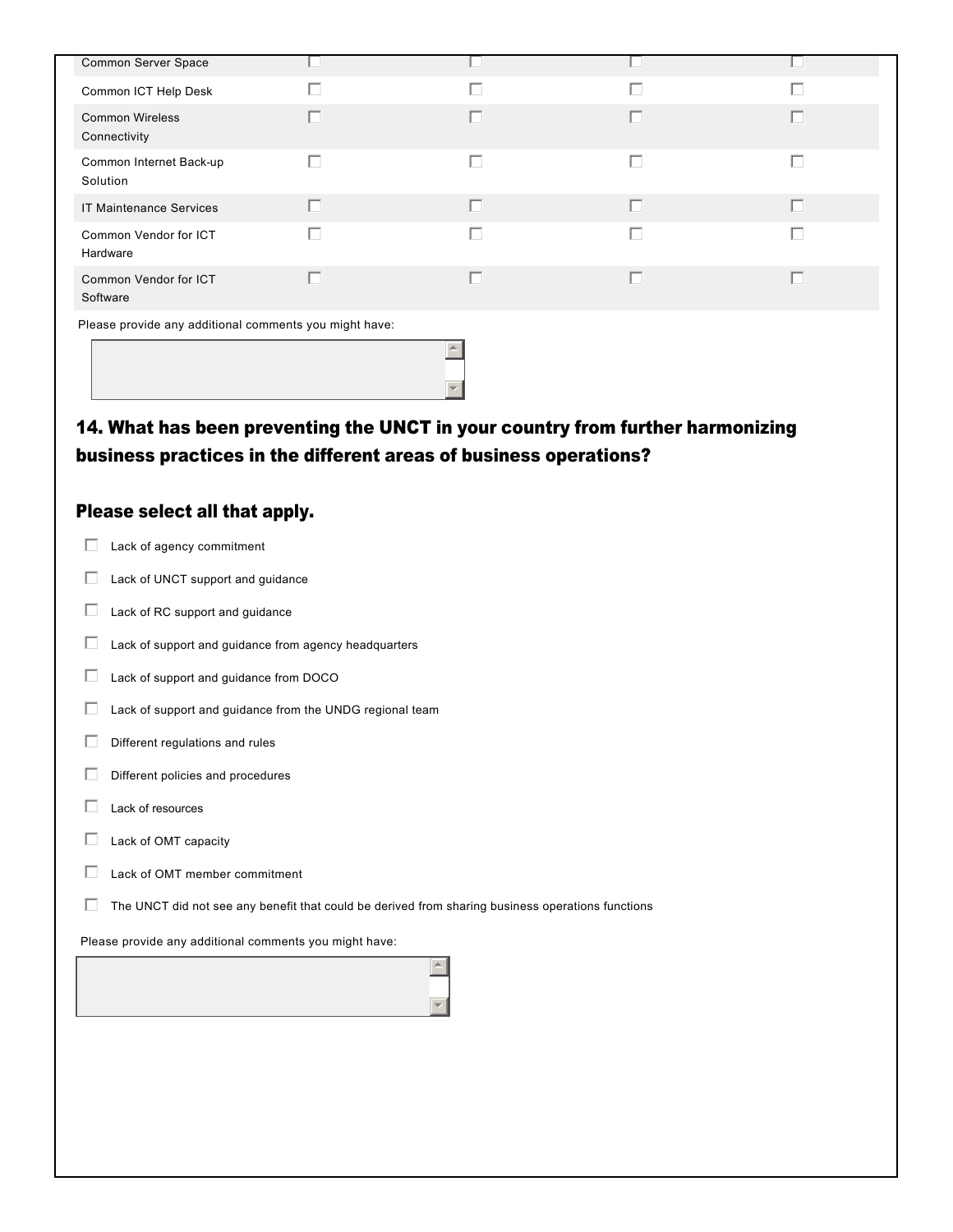### Common UN Service Centre

A service centre is a department or unit that provides business operations support services to different UN agencies, funds or programmes. Typically, a common UN service centre would specialize in any or all of the functional areas of procurement, human resources, finance, administration and ICT. Aiming at full cost recovery for the services provided, a common UN service centre allows UN agencies, funds and programmes to receive operations support services without providing these through their own departments or units.

#### 15. Did the UNCT develop a plan for the establishment of a common UN service centre?

- $O$  Yes
- $\odot$  No

16. Did the UNCT establish a common UN service centre for the provision of business operations services?

(Please note that this does not refer to services provided by UNDP at cost through their Universal Price List.)

 $\blacktriangle$ 

6

 $O$  Yes

 $\odot$  No

Please provide any additional comments you might have: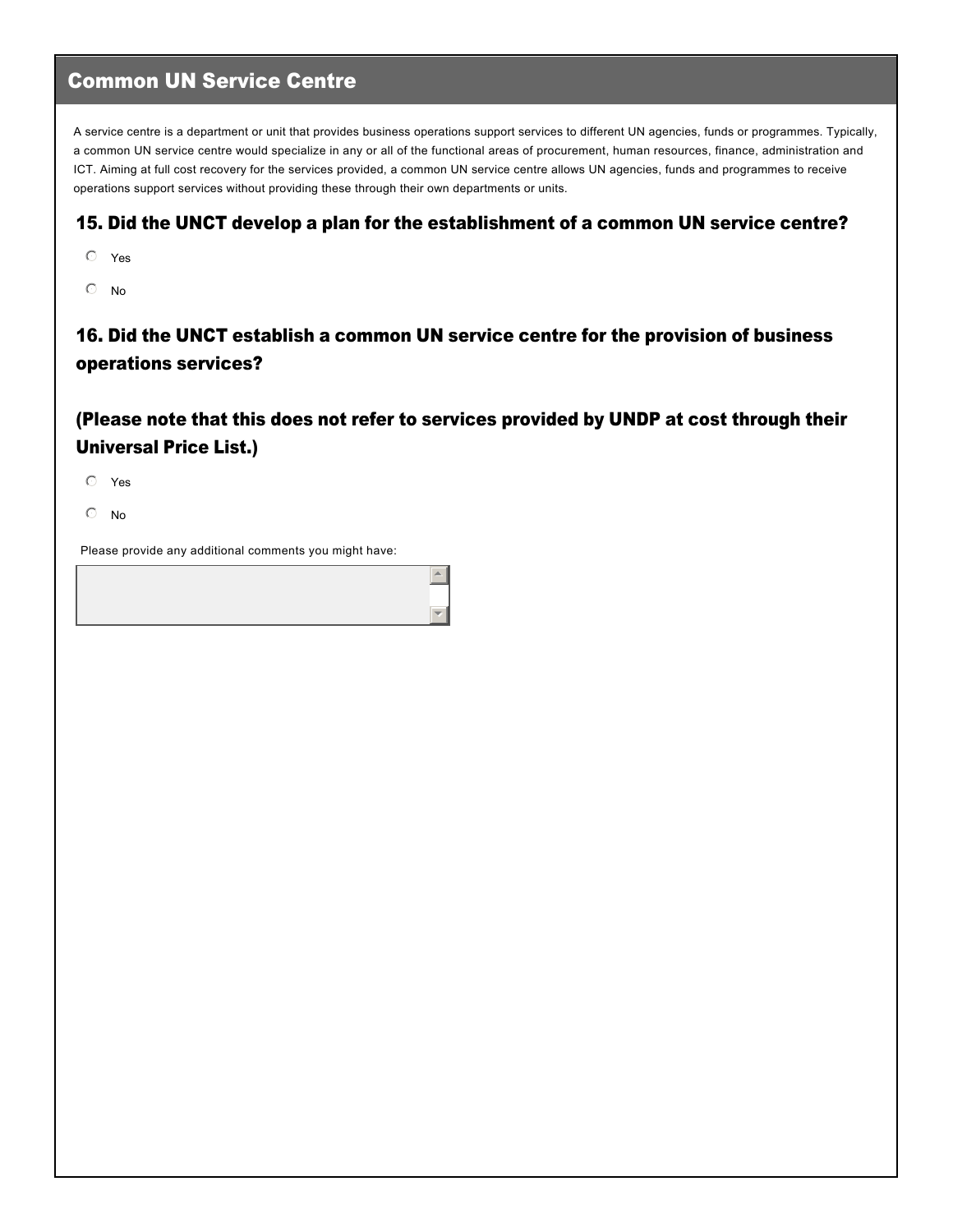|        | <b>Common UN Service Centre</b>                                                       |        |               |              |               |  |  |
|--------|---------------------------------------------------------------------------------------|--------|---------------|--------------|---------------|--|--|
|        | 17. Which functional areas are covered by the common UN service centre?               |        |               |              |               |  |  |
|        | Please select all that apply.                                                         |        |               |              |               |  |  |
| $\Box$ | N/A                                                                                   |        |               |              |               |  |  |
| П.     | Procurement                                                                           |        |               |              |               |  |  |
| П      | Human Resources                                                                       |        |               |              |               |  |  |
| П.     | Finance                                                                               |        |               |              |               |  |  |
| П      | Administration                                                                        |        |               |              |               |  |  |
| $\Box$ | ICT                                                                                   |        |               |              |               |  |  |
| П      | Other (please specify)                                                                |        |               |              |               |  |  |
|        |                                                                                       |        |               |              |               |  |  |
|        | 18. Which of the following agencies are receiving services from the common UN service |        |               |              |               |  |  |
|        | centre? (Please select all that apply.)                                               |        |               |              |               |  |  |
|        | $\square$ ECA                                                                         | $\Box$ | <b>IMF</b>    | П            | UN-HABITAT    |  |  |
| П.     | ECE                                                                                   | $\Box$ | <b>OCHA</b>   | П            | <b>UNICEF</b> |  |  |
| П.     | <b>ECLAC</b>                                                                          | □      | <b>OHCHR</b>  | П            | <b>UNIDO</b>  |  |  |
| П.     | <b>ESCAP</b>                                                                          | ш      | <b>UNAIDS</b> | $\mathbf{L}$ | <b>UNODC</b>  |  |  |
| П.     | <b>ESCWA</b>                                                                          | П.     | <b>UNCDF</b>  | $\Box$       | <b>UNOPS</b>  |  |  |
| n.     | <b>FAO</b>                                                                            | H      | <b>UNCTAD</b> |              | <b>UNRWA</b>  |  |  |
|        | $\Box$ IAEA                                                                           |        | <b>UNDESA</b> | $\Box$       | <b>UNV</b>    |  |  |
|        | $\Box$ ICAO                                                                           | $\Box$ | <b>UNDP</b>   | П.           | UN Women      |  |  |
|        | $\Box$ IFAD                                                                           | $\Box$ | <b>UNESCO</b> | n.           | <b>UNWTO</b>  |  |  |
|        | $\Box$ ILO                                                                            | $\Box$ | <b>UNEP</b>   | n.           | <b>WFP</b>    |  |  |
|        | $\Box$ IOM                                                                            | $\Box$ | <b>UNFPA</b>  | $\Box$       | <b>WHO</b>    |  |  |
| $\Box$ | <b>IMO</b>                                                                            | П      | <b>UNHCR</b>  | П            | World Bank    |  |  |
| $\Box$ | Other (please specify)                                                                |        |               |              |               |  |  |
|        |                                                                                       |        |               |              |               |  |  |
|        |                                                                                       |        |               |              |               |  |  |
|        |                                                                                       |        |               |              |               |  |  |
|        |                                                                                       |        |               |              |               |  |  |
|        |                                                                                       |        |               |              |               |  |  |
|        |                                                                                       |        |               |              |               |  |  |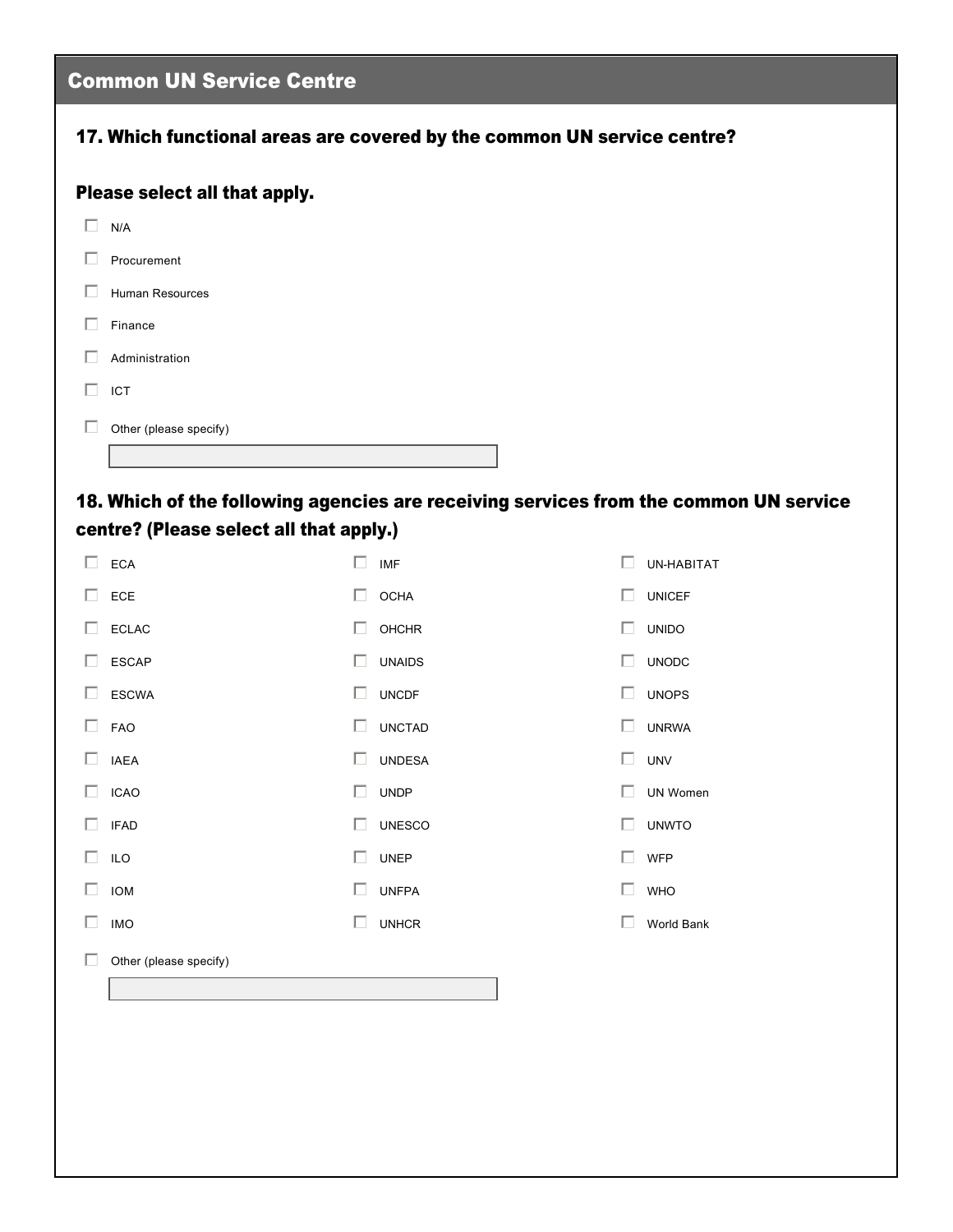#### 19. Which of the following harmonized business practices in the functional area of procurement have been established in your country?

#### Please answer "Yes" or "No" to each of the listed options.

|                                                        | Yes        | No      |
|--------------------------------------------------------|------------|---------|
| Common Long-term<br>Agreements (LTA)                   | $\circ$    | $\circ$ |
| <b>Common Procurement Web</b><br>Portal                | $\circ$    | $\circ$ |
| Common Vendor Database                                 | $\circ$    | $\circ$ |
| <b>Common Consultant Roster</b>                        | $\circ$    | $\circ$ |
| <b>Harmonized Procurement</b><br>Process               | $\bigcirc$ | $\circ$ |
| <b>Common Procurement</b><br><b>Review Committee</b>   | $\circ$    | $\circ$ |
| Please provide any additional comments you might have: |            |         |

20. Are members of the UNCT authorized to enter into long-term agreements without  $\mathbf{v}$ 

further approval requirements through their regional bureaus or headquarters?

 $\overline{\phantom{a}}$ 

#### Please select all that apply.

- $\degree$  All UNCT members are authorized independent of the contract amount and contents
- $\heartsuit$  UNCT members have different levels of authorization depending on the contract amount
- $\heartsuit$  UNCT members have different levels of authorization depending on the contents of the contract
- $\heartsuit$  All UNCT members have to submit long-term agreements for review and approval
- $\heartsuit$  Don't know

Please provide any additional comments you might have:

### 21. Does your UNCT utilize standardized interagency agreements to regulate the management of common services and long-term agreements with third parties?

 $\blacktriangle$ 

▼∥

 $O$  Yes

 $\circ$  No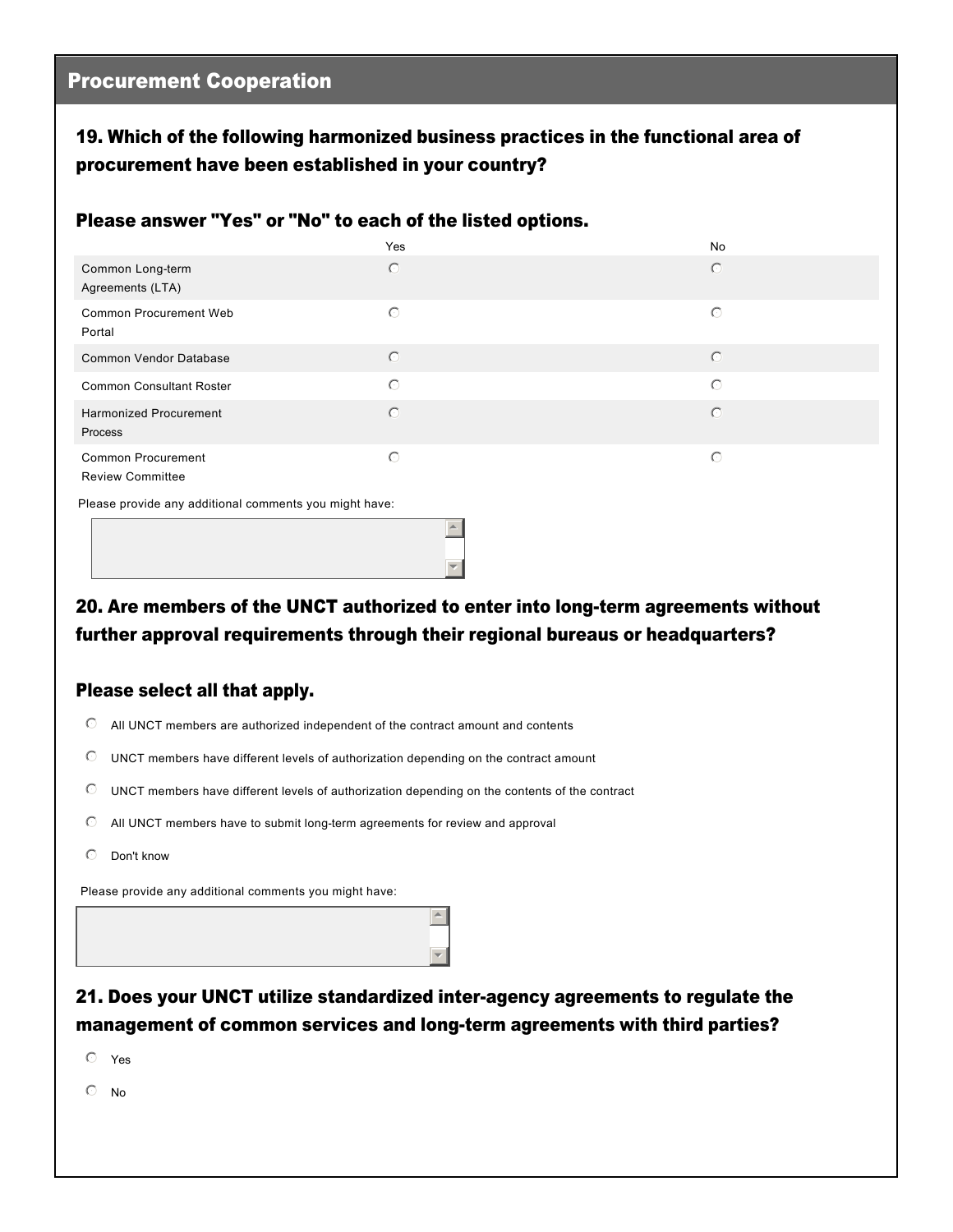22. In your country, can all agencies utilize existing (agency-owned or common) long-term agreements with external service providers?

 $O$  Yes

 $\mathbb{O}$  No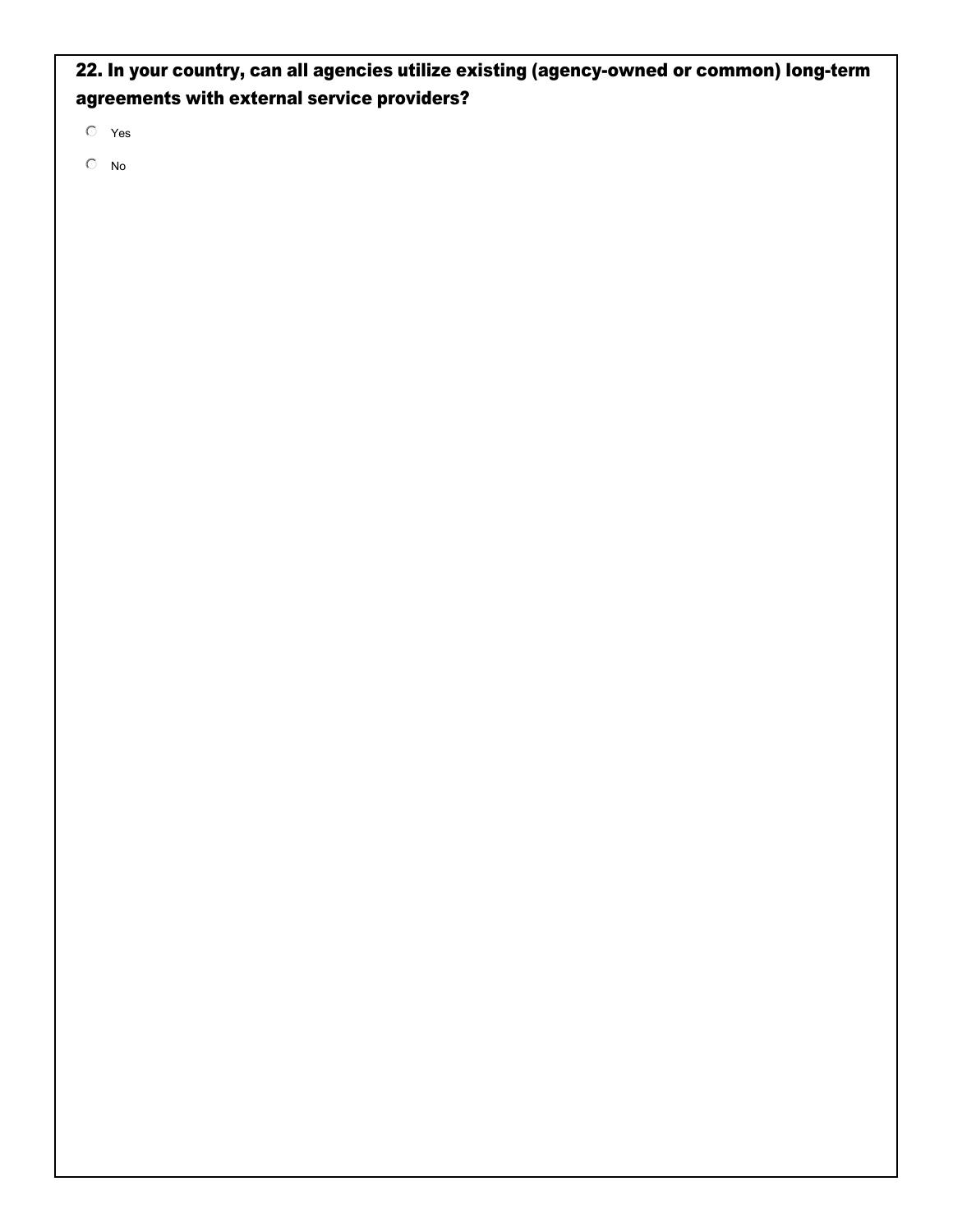#### Procurement Cooperation

#### 23. What are the reasons preventing agencies to utilize existing long-term agreements with external service providers?

#### Please select all that apply.

 $\Box$  Agencies continue to establish agency-specific long-term agreements

 $\Box$  Agencies do not permit other agencies to utilize their long-term agreements

 $\Box$  Long-term agreements are not in line with the policies or procedures of all agencies

 $\Box$  Agencies do not agree to the service provisions in existing long-term agreements

 $E$  External service providers refuse to include other agencies into an existing long-term agreement

Other (please specify)

24. In your country, what percentage of the annual UN financed procurement volume is done by the government?

(Please note that the percentage amount relates to the monetary volume, not the number of transactions.)

- $\heartsuit$  All procurement is carried out by the UN
- $\degree$  < 10%
- $0.10 25%$
- $0.26 50%$
- $O$  51-75%
- $O$  76-99%
- $\mathbb O$  All procurement is carried out by the government

25. To what extent would you agree that the Government has the capacity to assume more responsibility for procurement in UN-funded programmes and projects?

- $\heartsuit$  Strongly agree
- $\circ$  Somewhat agree
- $\heartsuit$  Somewhat disagree
- $O$  Strongly disagree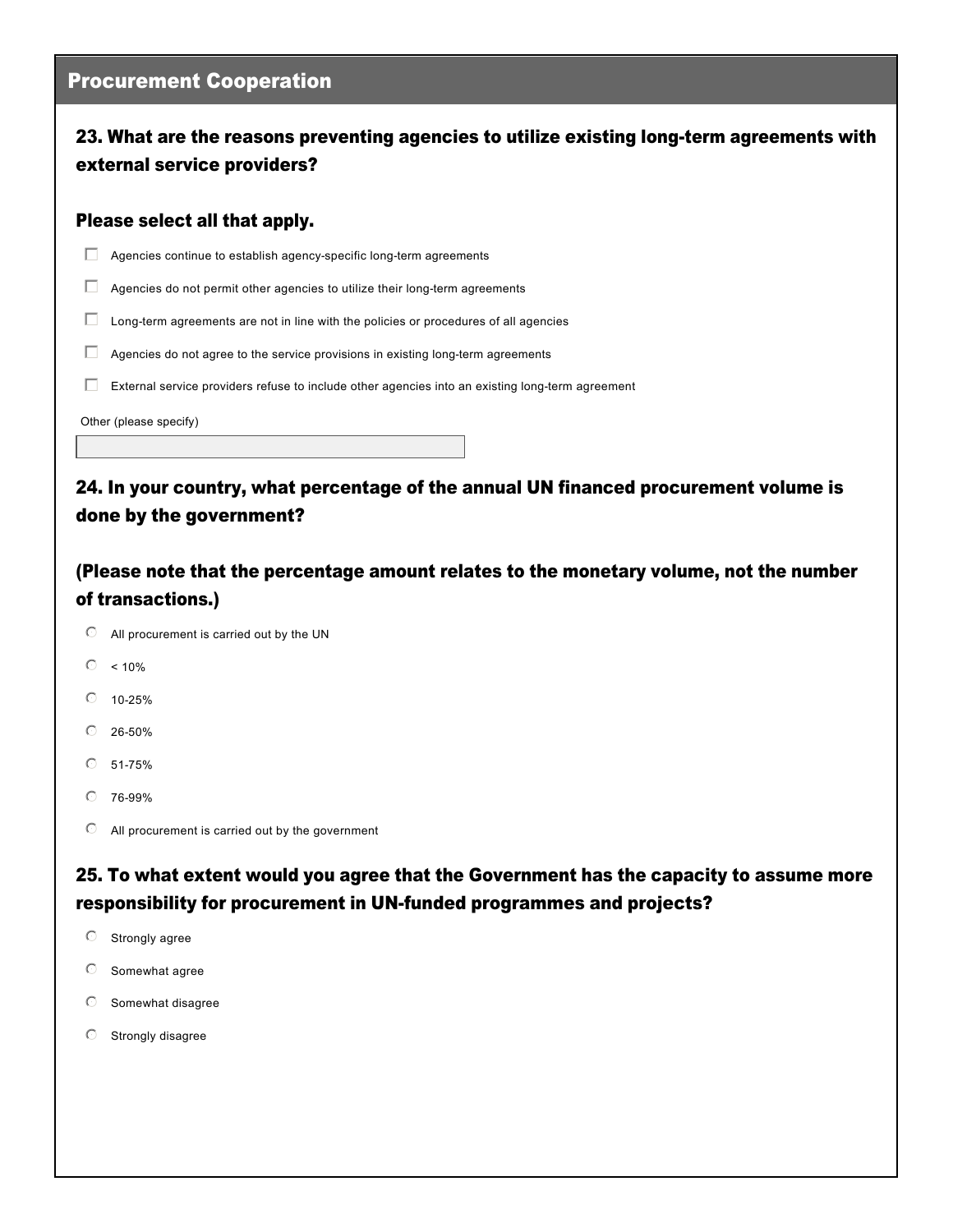### 26. Has the UNCT established a strategy to strengthen Government procurement capacities?

 $\left| \right|$ 

 $\overline{\phantom{a}}$ 

 $O$  Yes

 $\odot$  No

Please provide any additional comments you might have: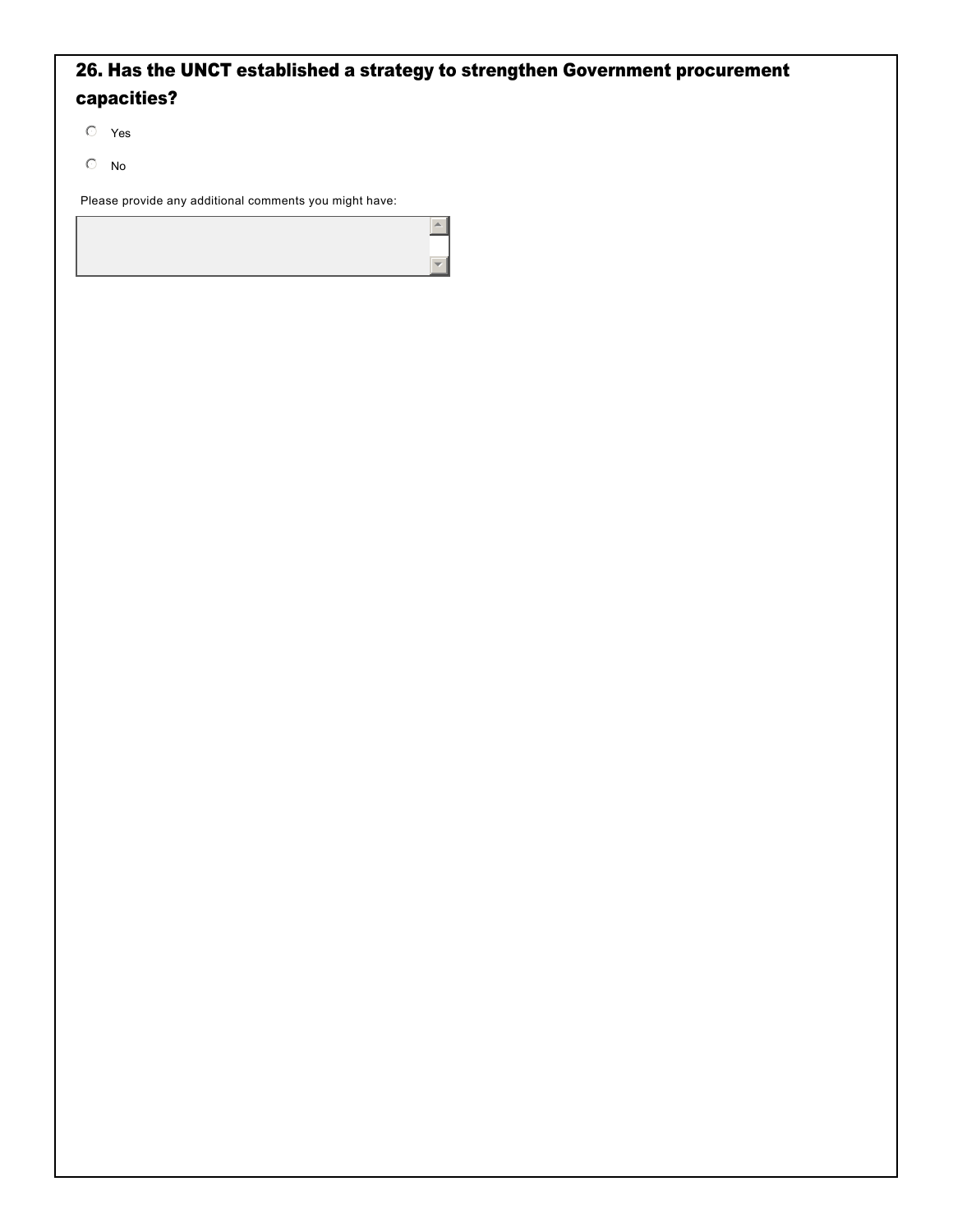### Common Premises

According to a UNDG definition, UN common premises is a building shared by two or three of the funds and programmes (UNDP, UNICEF, UNFPA and WFP), even though other funds and programmes can be present in the country.

A UN house is a building shared by all the four funds and programmes (UNDP, UNICEF, UNFPA and WFP).

A UN house is designated as such by the SecretaryGeneral. Please note that for the purpose of this survey, the term 'common premises' is used for both UN common premises and UN houses.

Field offices that house projects of two or more UN agencies are not considered as common premises.

### 27. Did the UNCT untertake a feasibility study for establishing common premises which has been reviewed by the Task Team on Common Premises (TTCP) at headquarters level?

 $O$  Yes

 $\odot$  No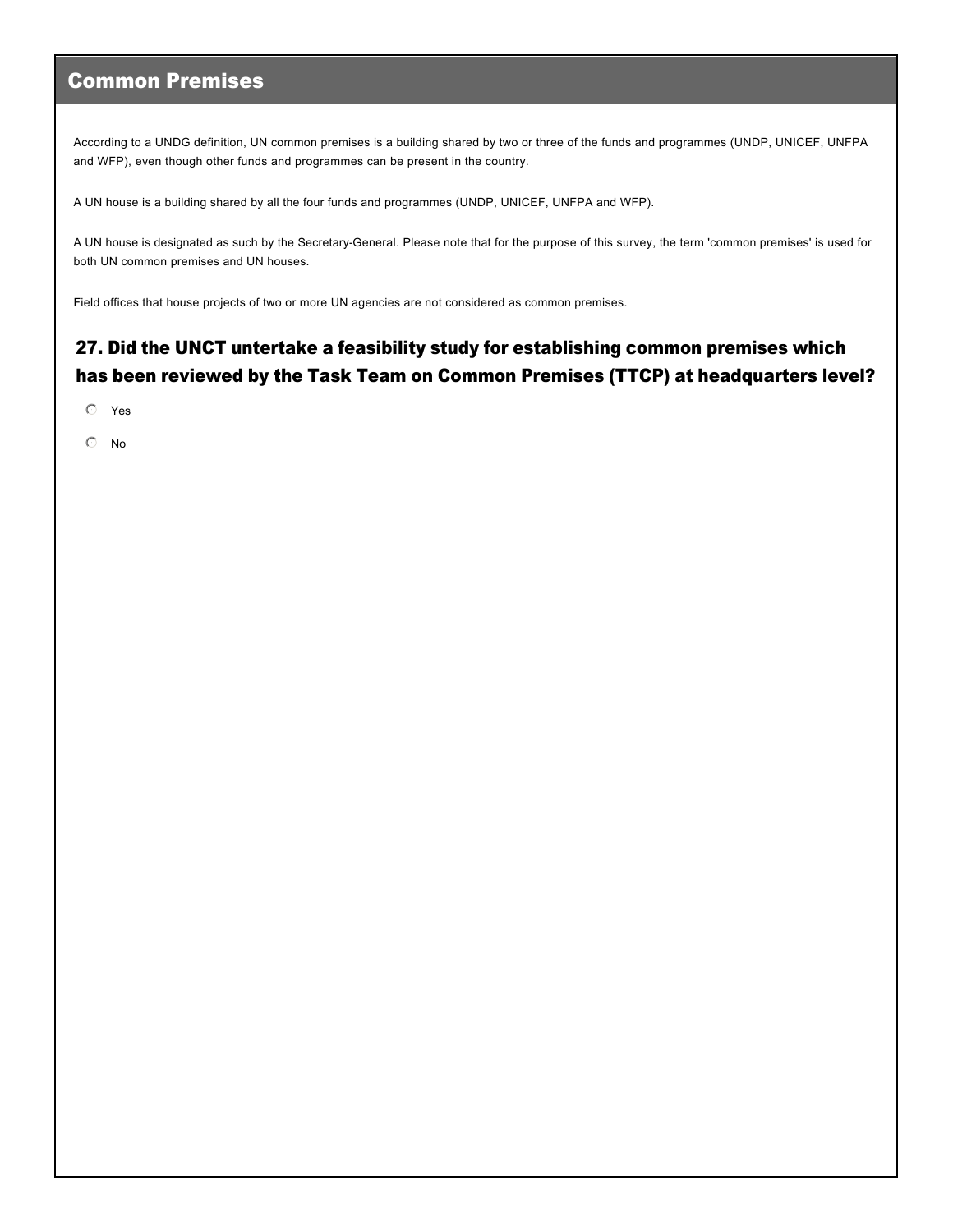| <b>Common Premises</b>                                                     |
|----------------------------------------------------------------------------|
| 28. Please explain why a feasibility study has not been undertaken:        |
| $\blacktriangle$                                                           |
|                                                                            |
| 29. Did the UN system in your country establish common premises?           |
| $O$ Yes                                                                    |
| $\circlearrowright$<br>No                                                  |
| Please provide any additional comments you might have:<br>$\blacktriangle$ |
|                                                                            |
|                                                                            |
|                                                                            |
|                                                                            |
|                                                                            |
|                                                                            |
|                                                                            |
|                                                                            |
|                                                                            |
|                                                                            |
|                                                                            |
|                                                                            |
|                                                                            |
|                                                                            |
|                                                                            |
|                                                                            |
|                                                                            |
|                                                                            |
|                                                                            |
|                                                                            |
|                                                                            |
|                                                                            |
|                                                                            |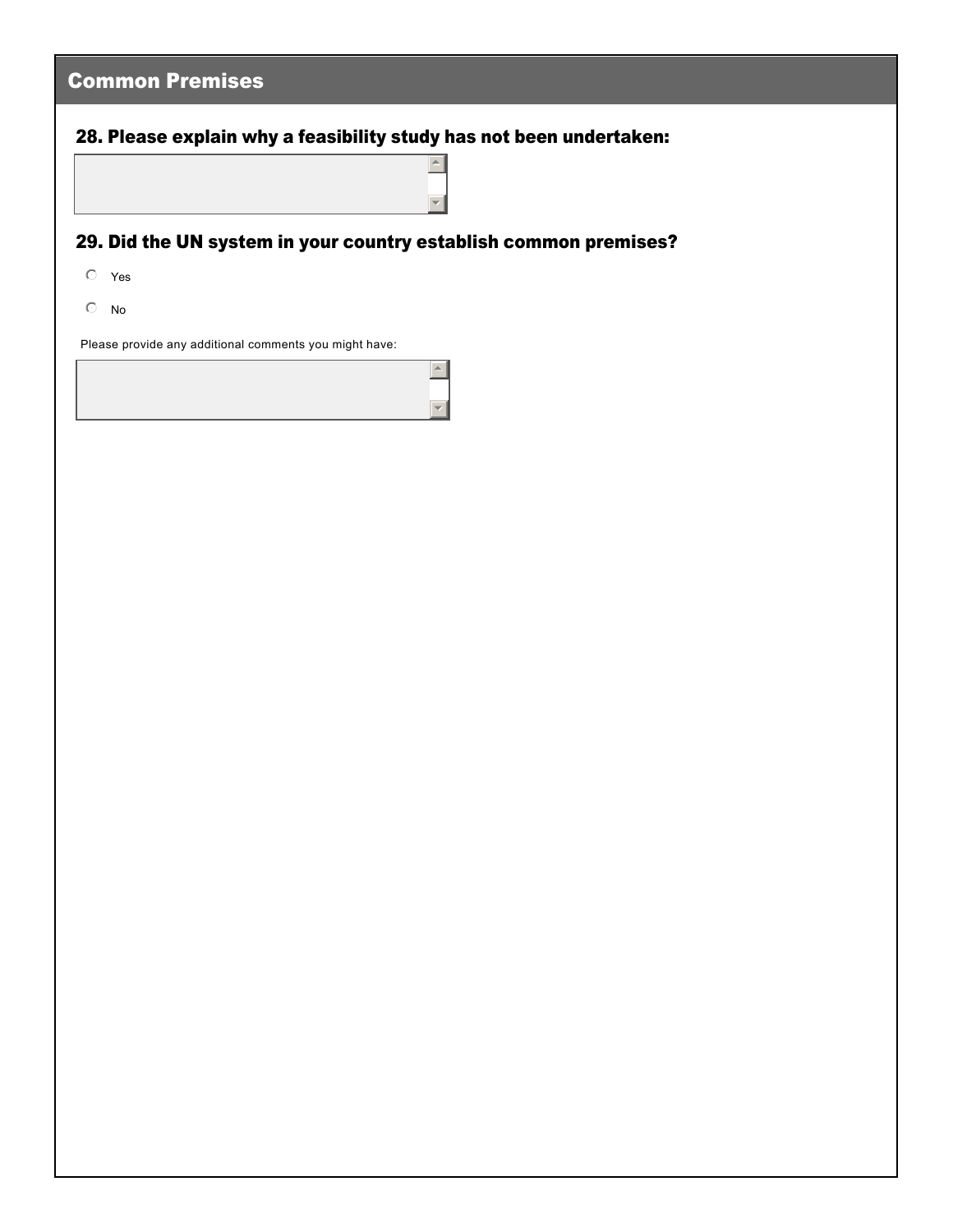# Common Premises

### 30. Which of the following agencies co-locate in the established common premises?

### Please select all that apply.

| П.           | <b>ECA</b>             | п  | <b>IMF</b>    |              | UN-HABITAT    |
|--------------|------------------------|----|---------------|--------------|---------------|
| ш            | ECE                    | П. | <b>OCHA</b>   | $\mathbf{L}$ | <b>UNICEF</b> |
| $\mathbf{L}$ | <b>ECLAC</b>           | П  | <b>OHCHR</b>  | ш            | <b>UNIDO</b>  |
| $\mathbf{L}$ | <b>ESCAP</b>           | П  | <b>UNAIDS</b> | П            | <b>UNODC</b>  |
| $\mathbf{L}$ | <b>ESCWA</b>           | □  | <b>UNCDF</b>  | П            | <b>UNOPS</b>  |
| ш            | FAO                    | П  | <b>UNCTAD</b> | П            | <b>UNRWA</b>  |
| Ш            | <b>IAEA</b>            | П  | <b>UNDESA</b> | П.           | <b>UNV</b>    |
| ш            | <b>ICAO</b>            | П  | <b>UNDP</b>   | п            | UN Women      |
| U            | <b>IFAD</b>            | П  | <b>UNESCO</b> | п            | <b>UNWTO</b>  |
| $\mathbf{L}$ | <b>ILO</b>             | □  | <b>UNEP</b>   | ш            | <b>WFP</b>    |
| $\mathbf{L}$ | <b>IOM</b>             | П  | <b>UNFPA</b>  | ш            | <b>WHO</b>    |
| ш            | <b>IMO</b>             | г  | <b>UNHCR</b>  |              | World Bank    |
|              | Other (please specify) |    |               |              |               |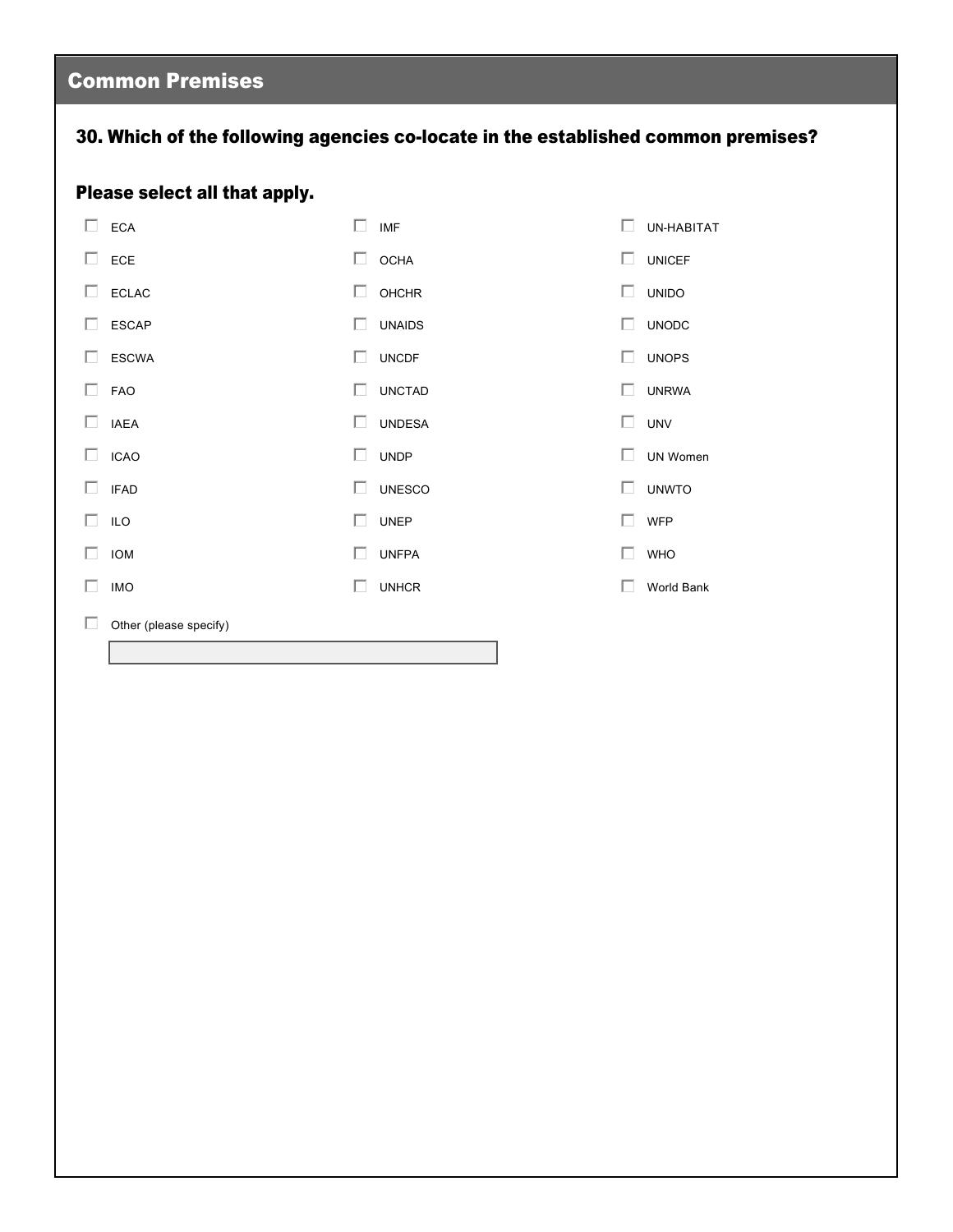### 31. How is the provision of business operations services managed as part of the colocation in common premises?

### Please select all that apply for the following functional areas: procurement, human resources, finance, administration and ICT.

#### (Multiple answers are possible.)

|                                                                          | Procurement  | <b>Human Resources</b> | Finance | Administration | ICT |
|--------------------------------------------------------------------------|--------------|------------------------|---------|----------------|-----|
| Services are provided<br>through separate agency-<br>specific units      |              |                        | П       | П              | П   |
| Operations staff from<br>different agencies share<br>common office space | г            | П                      | Е       | П              | Ι.  |
| Services are provided under<br>the management of one<br>lead agency      |              |                        |         | П              |     |
| Services are provided<br>through a common UN<br>service centre           | $\mathbf{L}$ | П                      | П       | П              | L.  |
| Services have been partly<br>outsourced to external<br>service providers |              |                        | г       | П              |     |
| Services have been fully<br>outsourced to external                       |              |                        |         | г              |     |

 $\triangleq$ 

 $\overline{\mathbf{v}}$ 

service providers

Please provide any additional comments you might have: